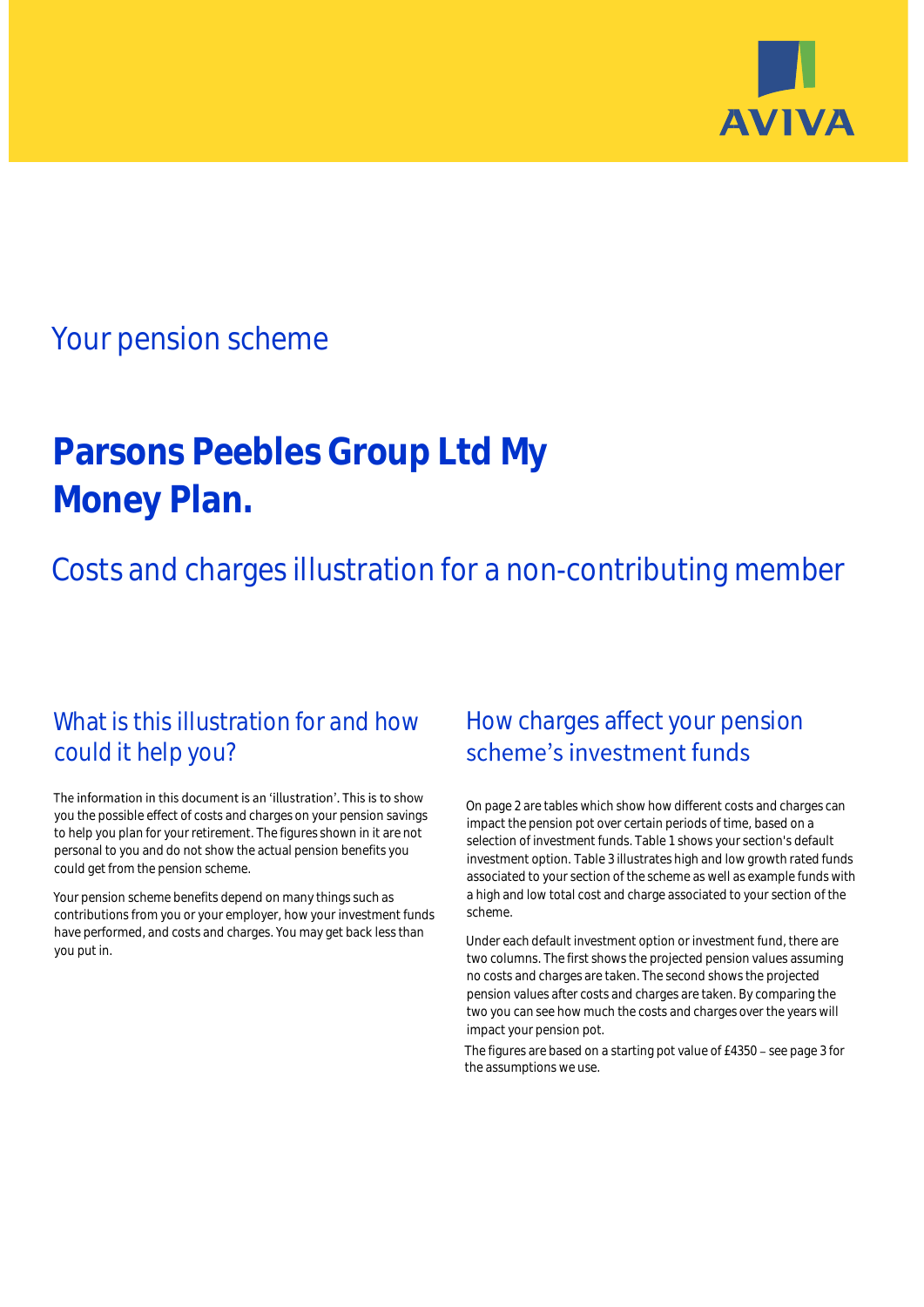| Illustration of effect of costs and charges on the Default Investment Option in<br>Parsons Peebles Group Ltd My Money Plan. |                                                                           |                                    |  |  |  |  |  |  |  |
|-----------------------------------------------------------------------------------------------------------------------------|---------------------------------------------------------------------------|------------------------------------|--|--|--|--|--|--|--|
|                                                                                                                             |                                                                           |                                    |  |  |  |  |  |  |  |
|                                                                                                                             | <b>My Future</b>                                                          |                                    |  |  |  |  |  |  |  |
|                                                                                                                             | Assumed growth rate 3.3% (p.a.)<br>Assumed costs and charges 0.47% (p.a.) |                                    |  |  |  |  |  |  |  |
|                                                                                                                             |                                                                           |                                    |  |  |  |  |  |  |  |
| At end of year                                                                                                              | Projected value assuming no                                               | <b>Projected value after costs</b> |  |  |  |  |  |  |  |
|                                                                                                                             | costs and charges are taken                                               | and charges are taken              |  |  |  |  |  |  |  |
| $\mathbf{1}$                                                                                                                | £4,400                                                                    | £4,380                             |  |  |  |  |  |  |  |
| $\overline{2}$                                                                                                              | £4,440                                                                    | £4,400                             |  |  |  |  |  |  |  |
| 3                                                                                                                           | £4,490                                                                    | £4,430                             |  |  |  |  |  |  |  |
| 4                                                                                                                           | £4,540                                                                    | £4,450                             |  |  |  |  |  |  |  |
| 5                                                                                                                           | £4,590                                                                    | £4,480                             |  |  |  |  |  |  |  |
| 10                                                                                                                          | £4,840                                                                    | £4,610                             |  |  |  |  |  |  |  |
| 15                                                                                                                          | £5,110                                                                    | £4,750                             |  |  |  |  |  |  |  |
| 20                                                                                                                          | £5,390                                                                    | £4,890                             |  |  |  |  |  |  |  |
| 25                                                                                                                          | £5,680                                                                    | £5,030                             |  |  |  |  |  |  |  |
| 30                                                                                                                          | £5,990                                                                    | £5,180                             |  |  |  |  |  |  |  |
| 35                                                                                                                          | £6,320                                                                    | £5,330                             |  |  |  |  |  |  |  |
| 40                                                                                                                          | £6,600                                                                    | £5,440                             |  |  |  |  |  |  |  |
| 45                                                                                                                          | £6,760                                                                    | £5,440                             |  |  |  |  |  |  |  |
| 50                                                                                                                          | £6,790                                                                    | £5,350                             |  |  |  |  |  |  |  |

### **Table 2**

| List of Funds included in the Default Investment Option |                       |                    |  |  |  |  |  |  |
|---------------------------------------------------------|-----------------------|--------------------|--|--|--|--|--|--|
| <b>Fund name</b>                                        | <b>Total Cost and</b> | <b>Growth Rate</b> |  |  |  |  |  |  |
|                                                         | Charge (p.a.)         | (p.a.)             |  |  |  |  |  |  |
| Av MyM My Future Growth                                 | 0.49%                 | 3.60%              |  |  |  |  |  |  |
| Av MyM My Future Consolidation                          | 0.44%                 | 2.40%              |  |  |  |  |  |  |
|                                                         |                       |                    |  |  |  |  |  |  |
|                                                         |                       |                    |  |  |  |  |  |  |
|                                                         |                       |                    |  |  |  |  |  |  |
|                                                         |                       |                    |  |  |  |  |  |  |
|                                                         |                       |                    |  |  |  |  |  |  |
|                                                         |                       |                    |  |  |  |  |  |  |
|                                                         |                       |                    |  |  |  |  |  |  |
|                                                         |                       |                    |  |  |  |  |  |  |

#### **Aviva Life & Pensions UK Limited.**

Registered in England No. 3253947. Registered office: Aviva, Wellington Row, York, YO90 1WR. Authorised by the Prudential Regulation Authority and regulated by the Financial Conduct Authority and the Prudential Regulation Authority. Firm Reference Number 185896. **aviva.co.uk** TEMP GFI NG071309 09/2018